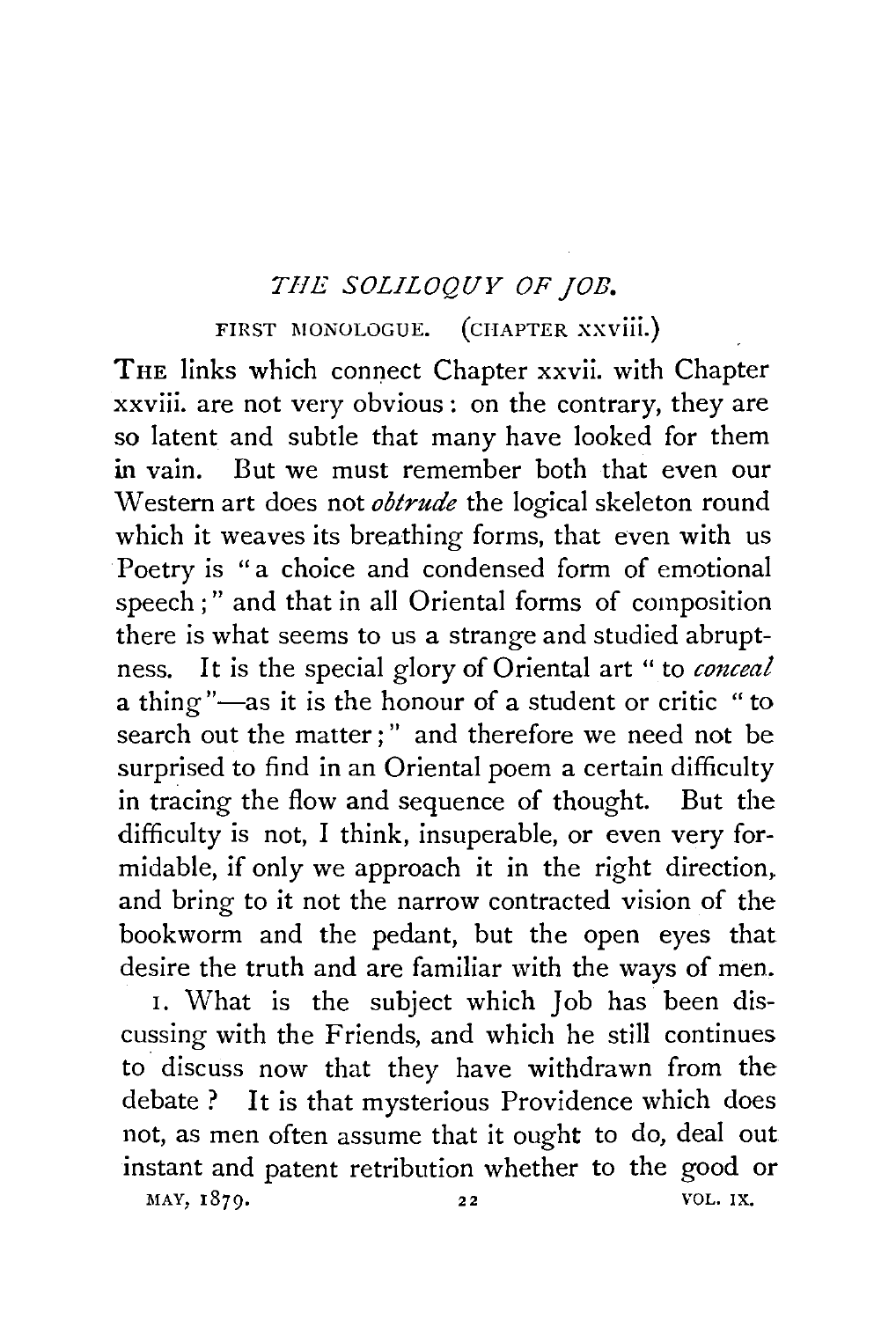the bad. Of the lot and doom of the wicked Job has just confessed that, in the Debate, he had taken an exaggerated view; that, as a rule and in the end, they do receive the due reward of their deeds, although he had once questioned whether they did. But even so, he now adds, even when this admission is made, the mystery of Providence is not thereby solved. That mystery, indeed, is not solvable by man. Much as he can do, he cannot do this: to comprehend God, or the ways of God, is beyond him. Incapable of an intellectual solution of the problem, he must perforce be content with a moral solution of it; as he cannot master or surprise the secrets of Wisdom, he must make it his wisdom to fear God and to eschew evil.

2. This is one, and a main, link of connection. And we have only to limit and specialize the general affirmation, *"Man* cannot solve the mystery of the Divine ways;" we have only to conceive of Job as saying to the Friends, *"I* have not solved it, nor have *you,"* to discover other and similar links. Conscious, perhaps, of some appearances of inconsistency between his former and his present descriptions of "the heritage of the wicked from the Almighty," Job explains, and in some sense justifies, the inconsistency by admitting that, when he has done his best to understand the ways of God with men, he cannot understand them ; that, while at times he can trace the action of the law of retribution in the lot and fate of men, at other times, in other instances, he cannot trace it : so that he has no alternative but to trust in the action of that law beyond the points to which he can trace it, to believe that it is best to do good and to eschew evil, though he cannot in all cases prove it to be best.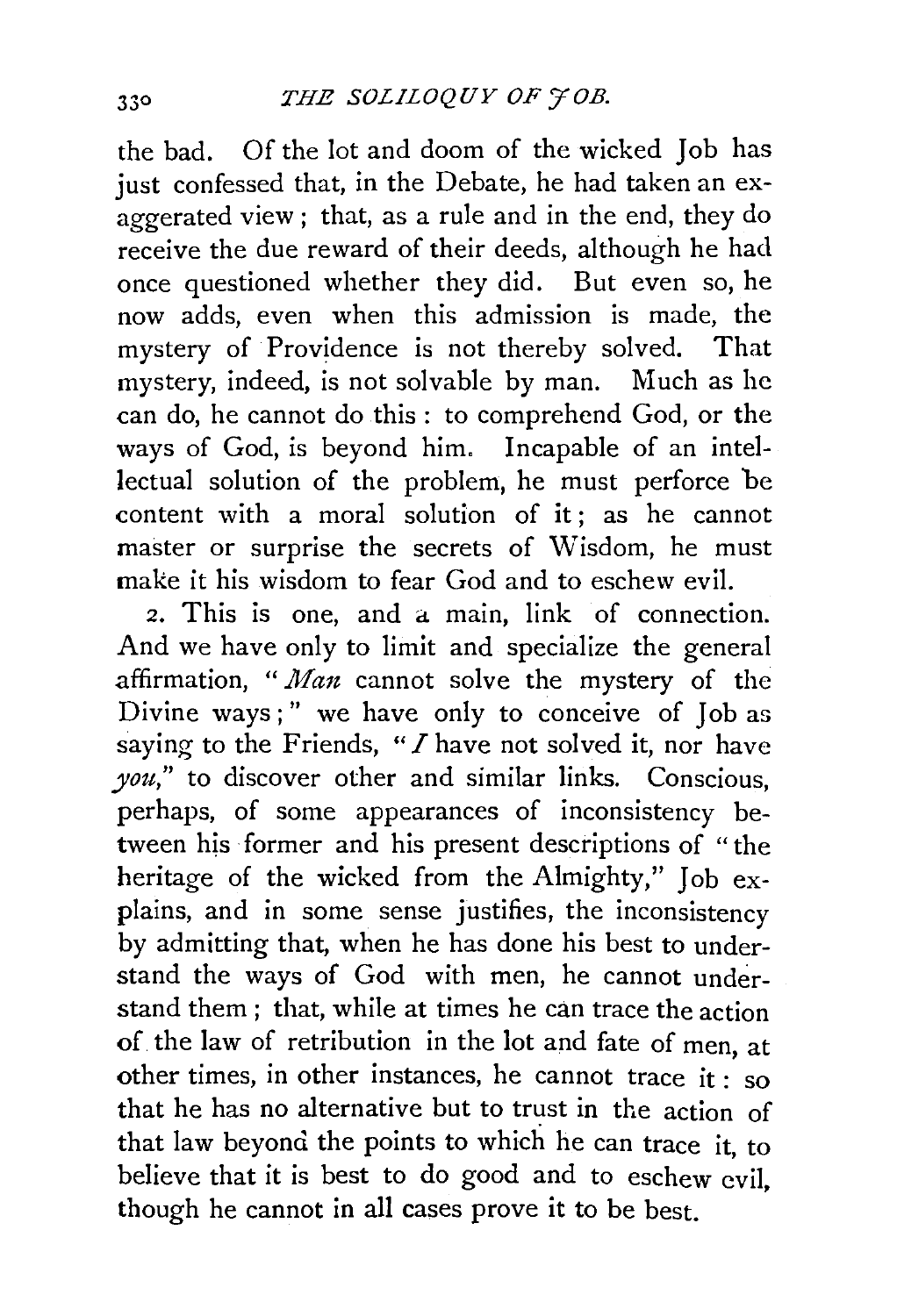3· But if *he* has not solved "the insoluble riddle of the world," still less have the Friends solved it. And now that, freed from the excitements of controversy, he can look on the solution they have pressed upon him with larger and calmer eyes, he can also make allowance for their failure even while he rebukes their presumption. They had been grievously in error both in so lightly assuming that *they* could interpret and vindicate the ways of God, and in accusing Job of sins of which he was the last man to be guilty in order to vindicate God's way with him. "But, after all," he seems to say to them, "and wrong as you were in much, you were not wrong in motive. You simply .attempted the impossible-simply attempted to explain what no man can explain, to justify what no man can justify. You have been wrong, and I have been wrong ; we could not but be wrong so long as we set ourselves to solve the insoluble. Let us humble ourselves, and bow before the unfathomable wisdom of God, and take a law from his mouth."

4· And yet, while Job makes allowance for the Friends, and in some sort condemns himself, he also in some sort defends and vindicates himself. Neither be nor they were able to penetrate to the secrets of perfect and absolute Wisdom, or to comprehend the dealings of Him vith whom alone Wisdom dwelt as in its native home. No man could do that. But man's nearest approach to it, his highest attainable wisdom, was to listen to Him with whom dwelt Wisdom itself, to love and reverence Him, and to prove the sincerity -of that loving reverence by eschewing the evil which He condemns, however inviting or flourishing it may look for a time. Tacitly and modestly, but unmistak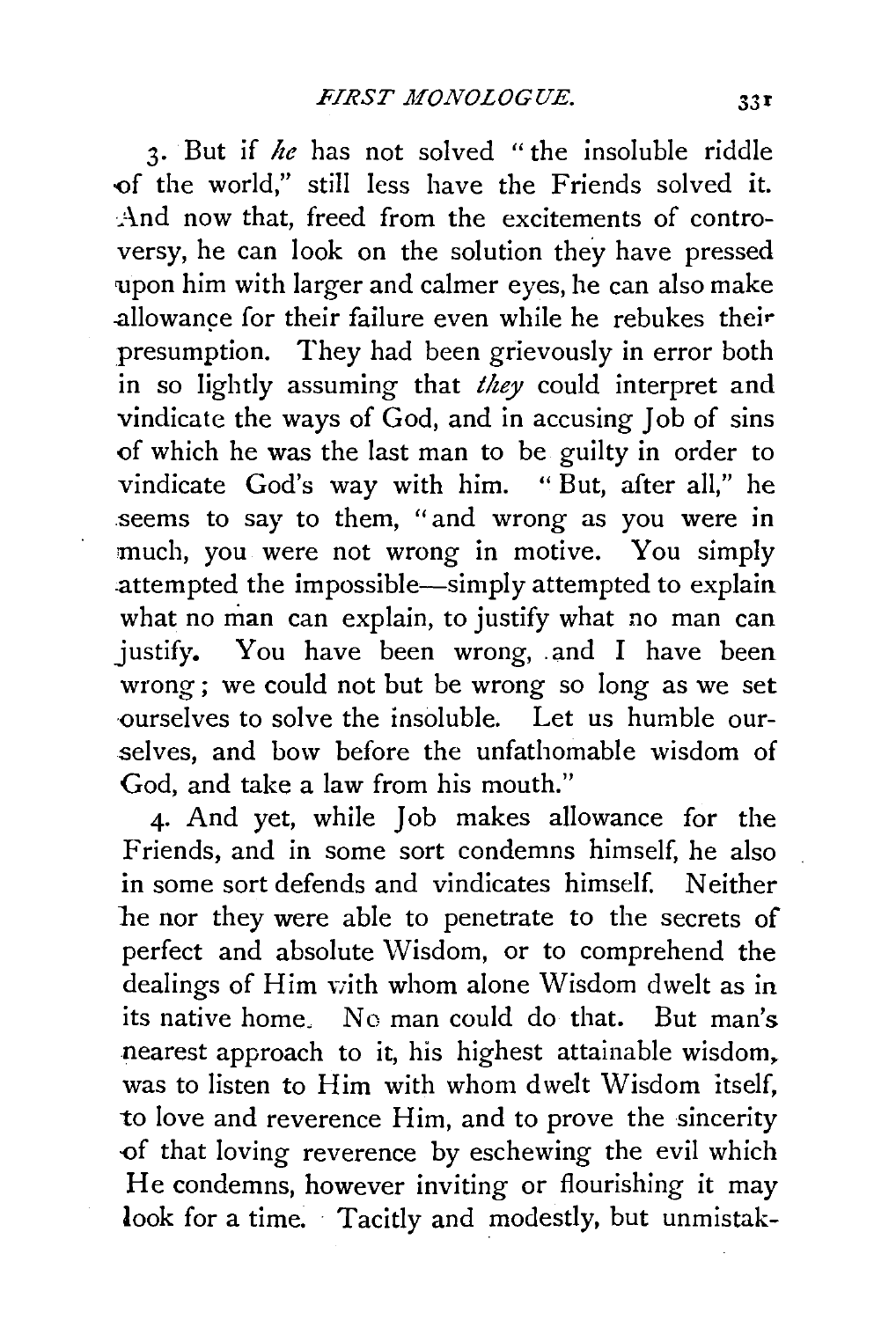ably and firmly, Job professes that to *this* wisdom he has attained ; that he has been true to it ; that even when he has seen the wicked in great power and mirth he has still cried, " Far from *me* be the counsel of the wicked;" that even when the Lord Himself seemed turned to be his foe, he had still held fast to- " the fear of the Lord;" that even when goodness seemed to be a mark for all the storms of heaven, he had still clung to it and "eschewed evil."

There are other, though minuter, threads of connection that might be traced out between the Chapters. but these surely are sufficient. If we take Job as. confessing and asserting that the mystery of the Divine Providence is insoluble by man, that he himself has. failed in his endeavours to solve it, that the Friends have still more conspicuously failed, but that none the less he has been true to the highest appromixate solution of it which man can reach, we shall have no difficulty in seeing why he passes from describing "thedoom of the wicked man from God," to elaborate the conclusion, " The fear of the Lord, that is wisdom,. and to eschew evil, that is understanding."

This conclusion is set forth with much wealth and pomp. The Poet seems to go out of his way to give us all that he knows of the miner's art, to work up all the details of it into one of the most charming and elaborate pictures in his richly-stored gallery. Nor is he content with this picture of the ancient miner and his art (Verses  $I-I I$ ); he also works into the Chapter one or two of those simple literary feats in which the simplicity of the antique world delighted, and in which he himself excelled,<sup> $I$ </sup> giving us, in Verses  $I_5-I_9$ , both

<sup>&#</sup>x27; See Exposition of Chapter xv. Verse ro, with the Foot-note to it.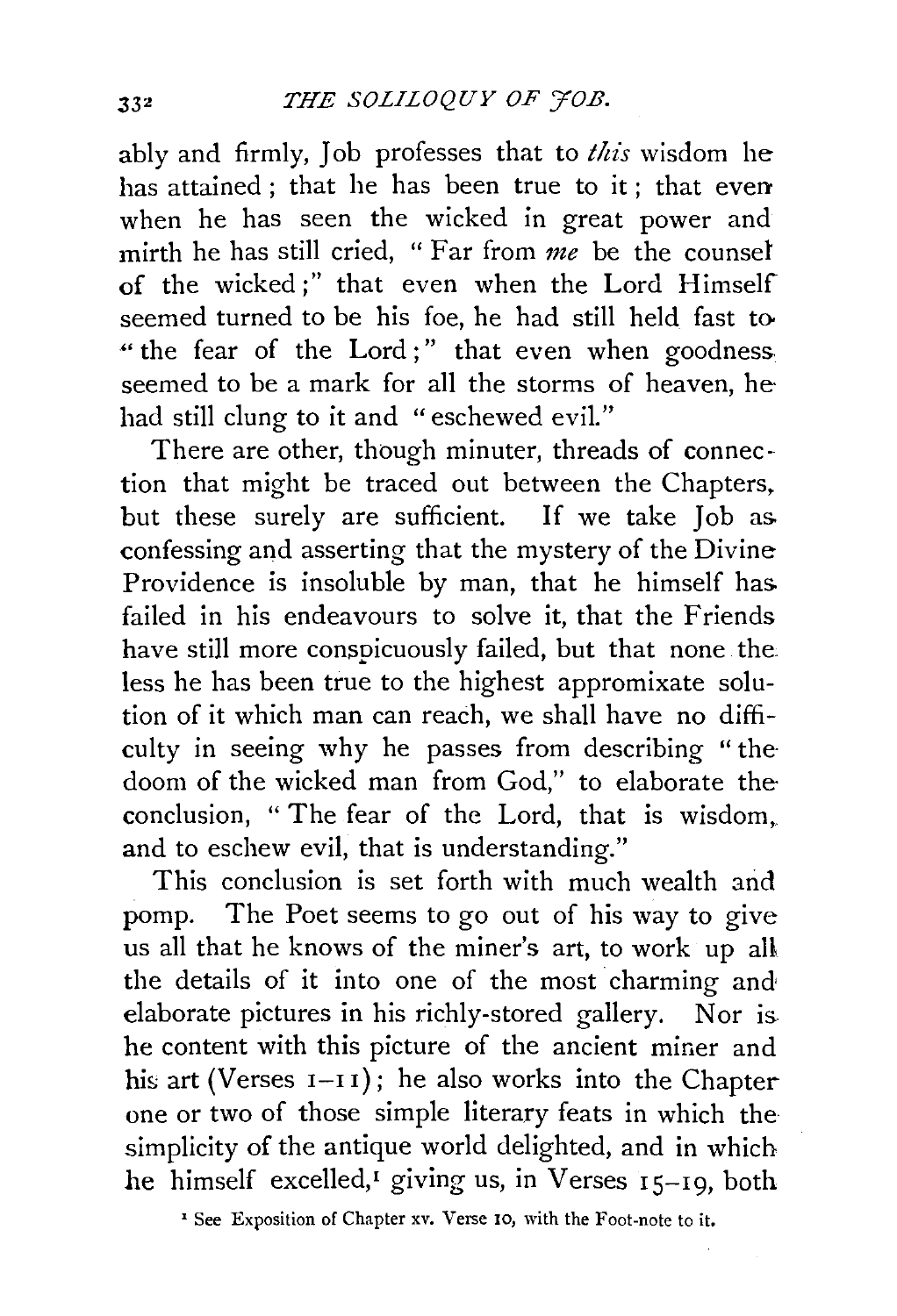.an inventory of the gems most prized in the East, and .an assortment of most of the Hebrew words for "gold." No one of these artistic and literary feats may be .actually requisite for conveying the Poet's thought, however they may serve to give weight and beauty to his thought. No doubt he lingers over them because he loves them ; just as Homer describes at length the shield of Achilles, or Shakespeare the doublings of "'' poor Wat," 1 and the unmatched beauty of Theseus' hounds,<sup>2</sup> because he delights in the work for its own sake. And yet who can wish that a picture so perfect in itself, and to us so instructive, should have been -omitted or even curtailed ? Who can deny that the long suspense in which our thought is held, while the -description proceeds and before the conclusion is reached, lends weight to the conclusion when it comes, .and so converts what looks like an artistic defect into .an artistic merit and triumph ?

Whence he drew the materials of his picture it is impossible to be sure. Even so early as his day mines were worked both in the Lebanon and Idumea ; but, in all probability, it was from the Egyptian mines in the Sinaitic Peninsula that our Poet-whose familiar .acquaintance with the life and customs of Egypt we have often remarked-gathered the knowledge here -employed; for these mines-with their shafts, working apparatus, and smelting-places-are to be seen to this .day in the very condition in which they were left by the Egyptian workmen four or five thousand years ago ; the very marks of their tools being so fresh and sharp in that pure dry atmosphere, that more than one

<sup>&#</sup>x27; "Venus and Adonis," 68o-7oS.

<sup>• &</sup>quot;A Midsummer-Night's Dream," Act iv. Scene 1.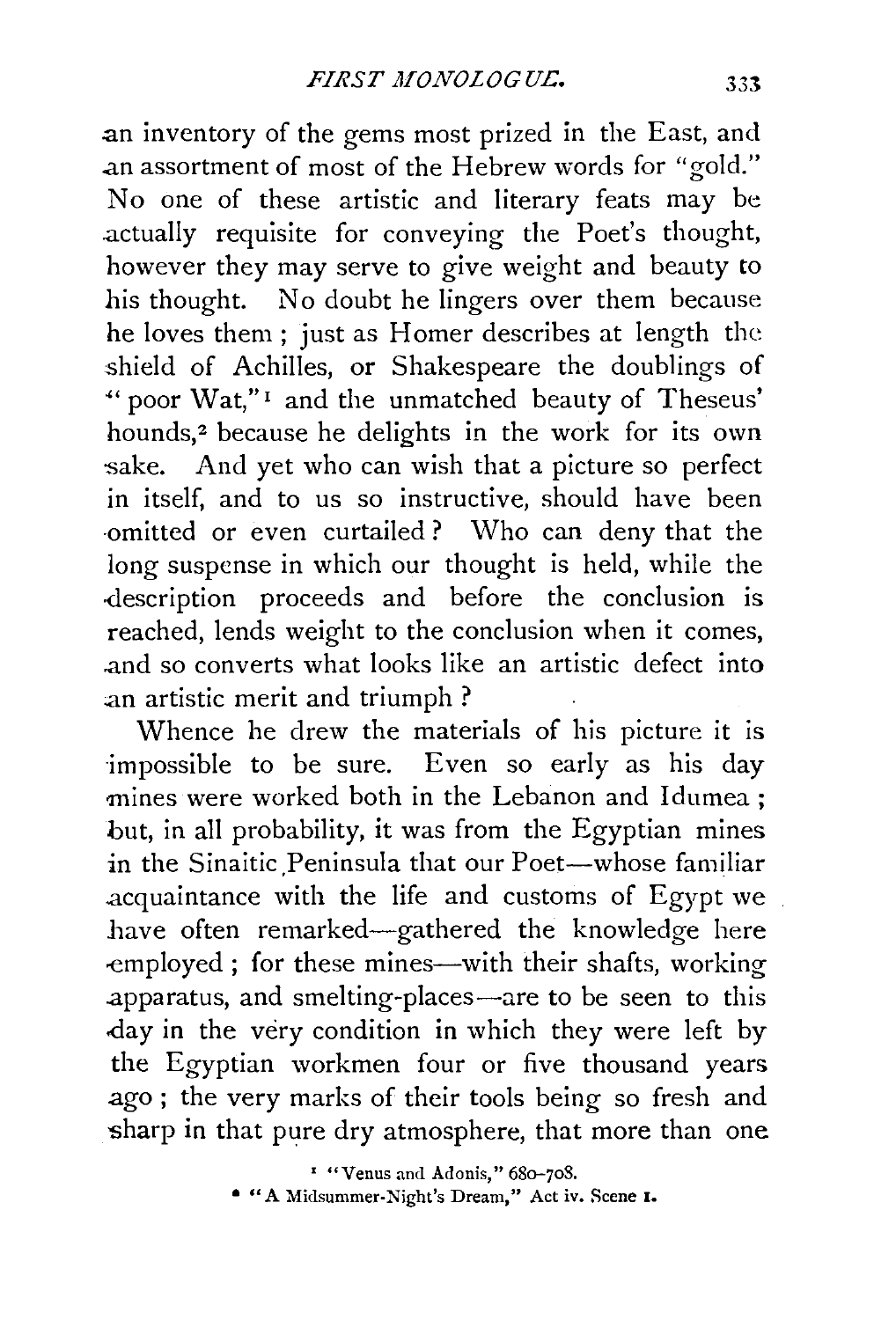traveller has felt, while looking at them, as though the men had but knocked off work for a spell, and might come back to it at any moment.

The description extends from Verse 1 to Verse II, and opens by simply announcing *(Verses* I, 2) that men are capable of taking, and do take, silver and gold,. iron and copper, from 1he earth. The statement is. quite, and remarkably, accurate so far as it goes. Silver is, as a rule, found in  $\alpha$  vein, an " issue," a mine; men have to dig for it: while the " place for gold " is. on or near the surface of the earth ; it is found imbedded in rocks carried down by ancient torrents, and needs to be *washed out* from the pulverized rock. The· Hebrew language has a technical term for each of the processes of refining known to the ancients-washing and smelting: it is the former which is used of gold in Verse I, and the latter which is used of copper in, Verse 2. Diodorus (iii. II et seq.) gives a long description of the method of refining gold in use among the Egyptians. He tells us how, when the gold-bearingrock was crushed, they spread it on " a broad table slightly inclined," and poured water over it to wash away the earthy parts, repeating the operation several times, till only the finer particles of earth and dross. were left, and then removing these by pressing a sponge lightly upon them, till nothing but gold remained on the slab. Thus, even then, men strained, or filtered, or " washed out," the gold from the dust and rubbish of the broken matrix.

*Verse* 3 shews that ic is from the bowels of the earth that iron and copper were taken. For here the miner is represented as making an end of darkness by carrying light into the dark interior of the earth, and search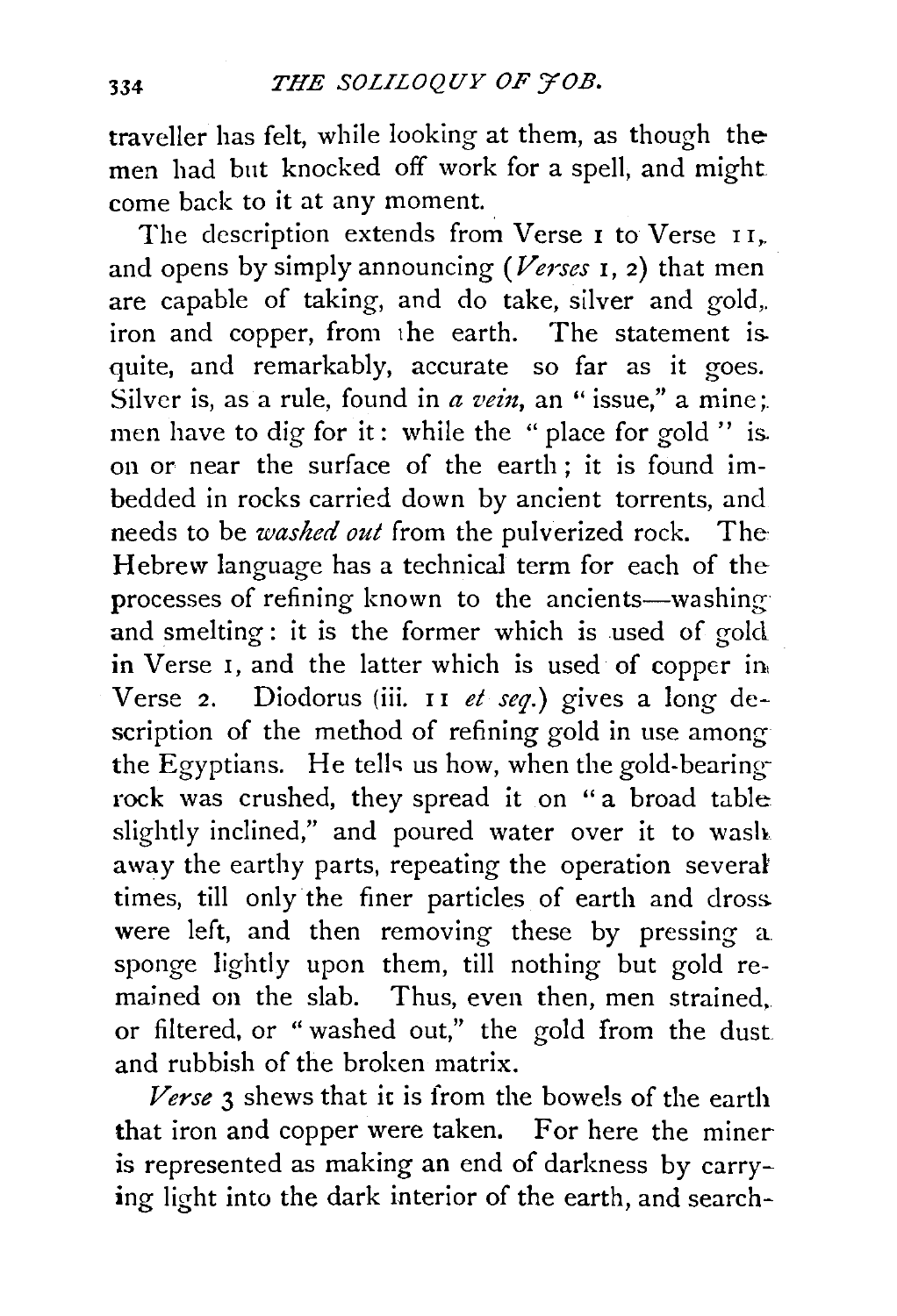ing, with candle and .torch and lamp, for the precious ores buried in its cold and gloomy recesses. An unfortunate ambiguity in our Authorized Version has long led the unlearned to take the " he " of this and the following Verses as referring to a Divine nominative, and assume that it is *God* who makes an end of darkness, puts forth his hand against the rocks, overturns the mountains from their base, binds the floods, and brings that which is hidden to the light. The mistake was a natural one. But no scholar has ever doubted that the " he" of Verse 3 is *the man, i.e.*, the miner, implied in Verses 1 and 2, the man who finds the vein of silver, and washes out the gold, and takes iron from the earth, and smelts copper from the rock. . For " *he* maketh an end of darkness," it is better, therefore, since it prevents so grave a misapprehension, to read, "The miner maketh an end of darkness."

In *Verse* 4 we are told both how .he gets into the dark interior of the earth, and how he carries himself when there. The *loneliness* of the miner's life, the dark and immense solitude which he invades, his remoteness from the common ways of men, seem to have deeply impressed the Poet's mind. It is "far from the habitations of men" that he sinks his shaft-amid the untrodden precipices of Sinai, for instance : even if he mine his way under a public road or within easy reach of the haunts of men, he is "forgotten of the foot," *i.e.,*  those who walk over the very ground beneath which he toils are unaware of him : he " swings" down to his work, or perhaps sits swinging at his work, on a crossbar slung between ropes, afar from the kindly homes of men and their kindly succour. There is the true poet's touch in this Verse : in a few deft strokes he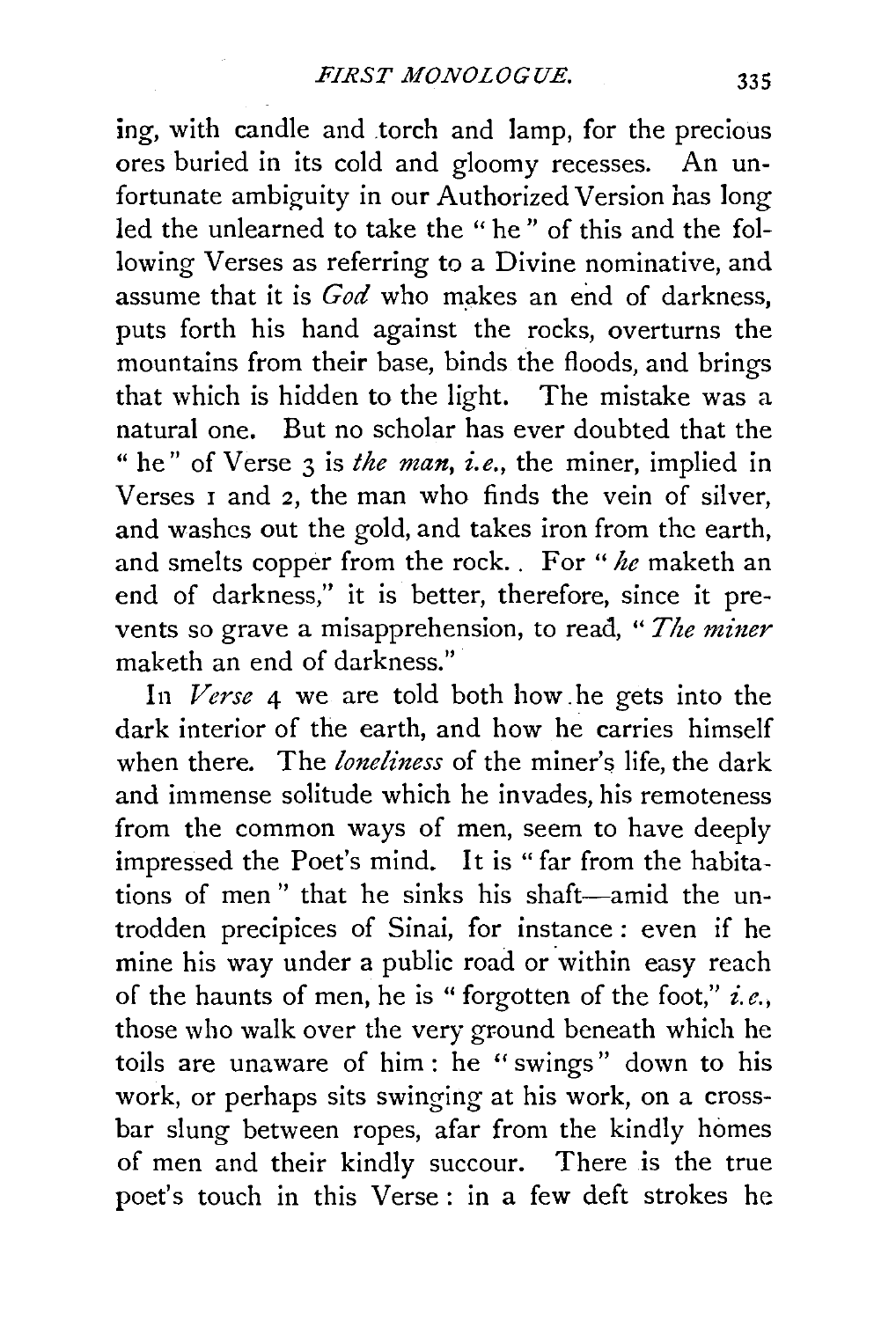brings out *the pathos* of the miner's life and occupation -its peril, its loneliness, its remoteness even from those who stand nearest to it.

And there is another fine touch in *Verse* 5· The Poet, though he is carefully elaborating his picture, is not engrossed by it; his mind is large enough and enough at leisure to entertain any impressive generalization which his theme may suggest, even though it should seem remote from his immediate theme. And so, while he is telling us how the miner, blasting his way through the rocks,<sup>1</sup> stirs up the underpart of the earth as by fire, he remembers how much else, how much that is better and more precious, we owe the earth than iron and copper; he reminds us that the earth, which yields us valuable ores, also yields us the "bread" which is still more valuable and necessary to us ; and thus he enhances the effect of his delineation of the swarthy solitary miner, carrying fire and havoc through the dark interior of the solid earth, by calling up a vision of the smiling harvests, steeped in sunlight, which wave and rustle upon the surface of the earth. Man is master of the world, without and within. Not content with compelling the soil around his habitation to serve him, to find him bread, he penetrates beneath the familiar surface of the earth to its dark hidden recesses wringing from them their hoarded treasures, or wanders afar to discover the solitary haunts of gem and ore, snatching the sapphire from its bed among the rocks, and washing out the gold-dust from channels deserted by their ancient streams *(Verse* 6).

<sup>&#</sup>x27; That blasting was known and practised by the ancients, and that it was accompanied by many graphic incidents and effects such as we may see in our own quarries and mines, is certain from Pliny's (H. N. xxxiii. 4, 21) picturesque description.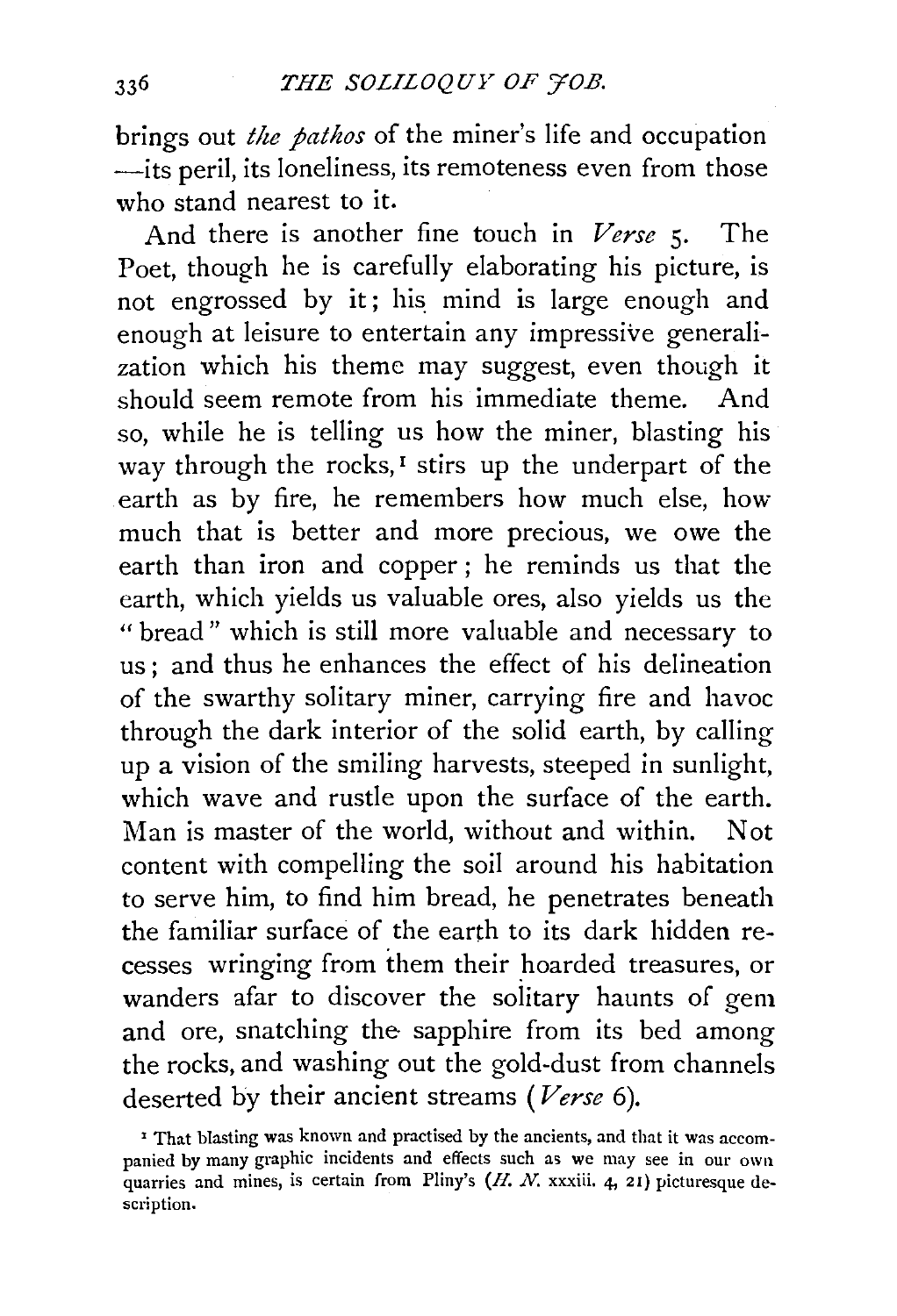*Verses* 7-10. Keen and wonderful as are the instincts of bird and beast, no hawk nor eagle is so quick to detect its prey as man to detect the gold or gems for which he searches; strong as are the lion and the tiger, no proudly-pacing beast rends its prey with the strength and force of man. *He* takes a path inaccessible, and even imperceptible, to them in his quest for every precious thing. With a might unknown to them, he "*puts forth his hand* against the quartz" in which gold is imbedded--the phrase denoting the force and vigour of his assault-and blasts the very roots of the mountains bare. As he cuts " channels," or "canals," to carry off the water and drain the mine *(Verse* 10), -so also *(Verse* 1 I) he binds up the waters that leak or trickle through the roof or walls of the galleries he has run through the earth, " so that they *weep* not." This picturesque phrase may have been a technical term among miners in ancient times, just as our colliers in the north of England name the action of the water that percolates through and into their workings *weeping,* and our navvies call the fine sand which percolates through the sides of a tunnel *"crying* sand." 1 The image is, indeed, so natural and obvious, that it may well have occurred to the "swart toilers" of the antique world.

From *Verse* 12 we gather the motive of this elaborate description. The intelligence of man may, and does,

<sup>&#</sup>x27; For these technicalities I am indebted to the Rev. J. S. Simon, of Doncastet·, who writes: "Perhaps it may interest you to know that this percolation of water into the workings of a mine is still called 'weeping' by our colliers in this neighbourhood, as I have ascertained from the manager of the Wombwell Main; and that a railway contractor informs me that one of the chief difficulties they have to contend against in making a tunnel arises from the percolating of a fine sand through the sides, which gradually fills up the working : its technical name is • crying sand.' "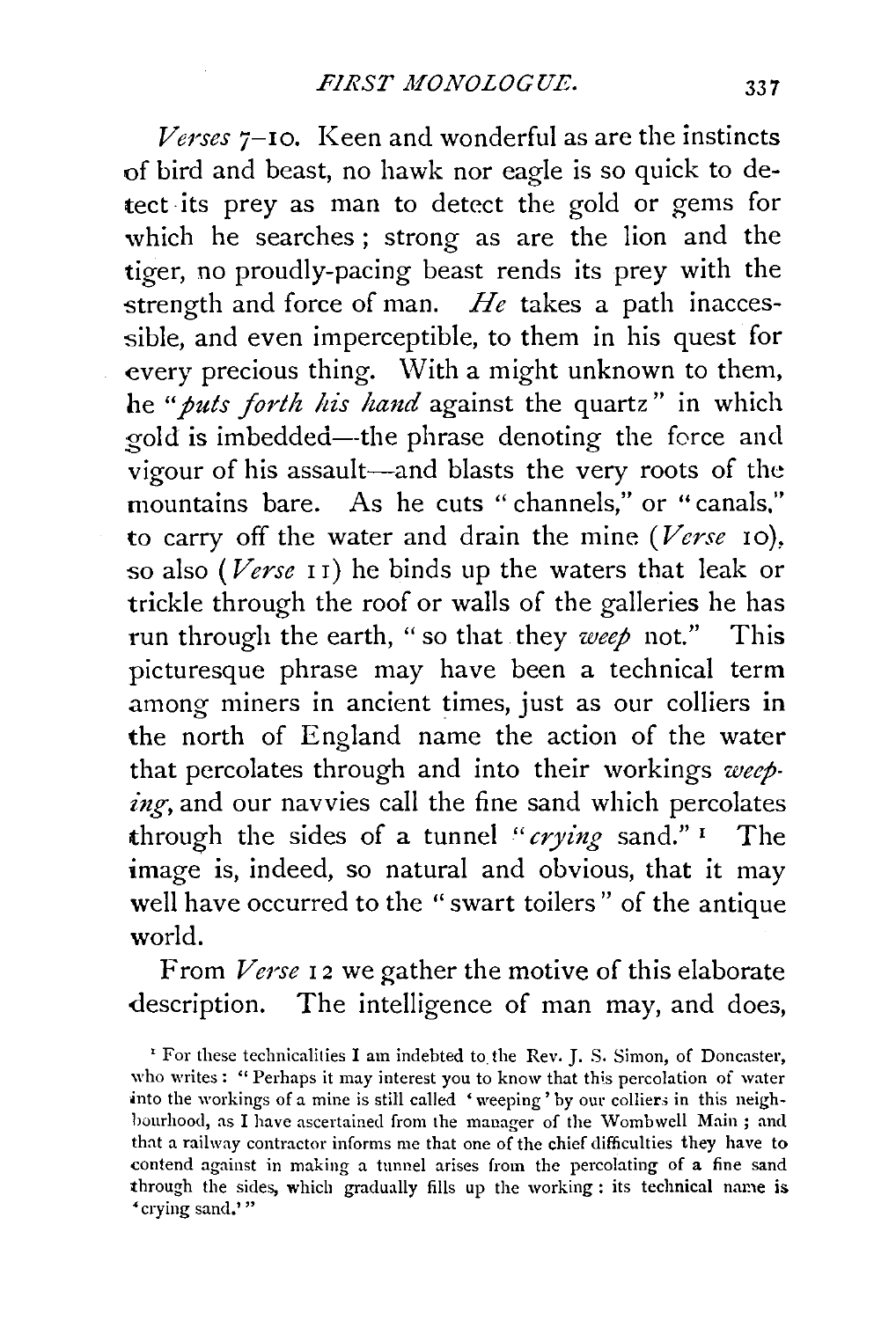surpass the instinctive sagacity of bird and beast. He may, and does, search out every hidden and precious thing. Nothing can escape him, whether on the earth or in the earth, however distant it may be or whatever the darkness and the danger through which he must pass to reach it. But the haunt of Wisdom, the place of Understanding, is inaccessible even to his keen and sustained energy, undiscoverable even by his lofty and trained intelligence. Marvellous as his powers are, and marvellous as are his achievements, he cannot, by searching, find out *Wisdom, i.e.,* the true nature and causes of things; nor even acquire *Understanding*, i.e., the power which discriminates, appreciates, and applies the large general principles of Wisdom to the demands and exigencies of the moment. To know the world as it is, to master the secret and ruling principles of the Divine Government and Providence, and to draw his thought and life into conformity with them-this is impossible to unaided man, great as he is, and though he be master and king of the world.

It is to lend weight to this weighty conclusion that the Poet has dwelt on wlnt seemed to him among the most wonderful enterprises and achievements of man. on what was most penetrating, astonishing, successful in the various inquisitions of men, holding our minds in long suspense, that the sudden stroke which ends our suspense may impress us the more forcibly. It is as though he would say to us: "Much as man can do, and far as he can go in 'making an end of darkness,' there is one thing he cannot do, one darkness of which. he cannot make an end. Although

> In Nature's infinite book of secresy *A* little he can read,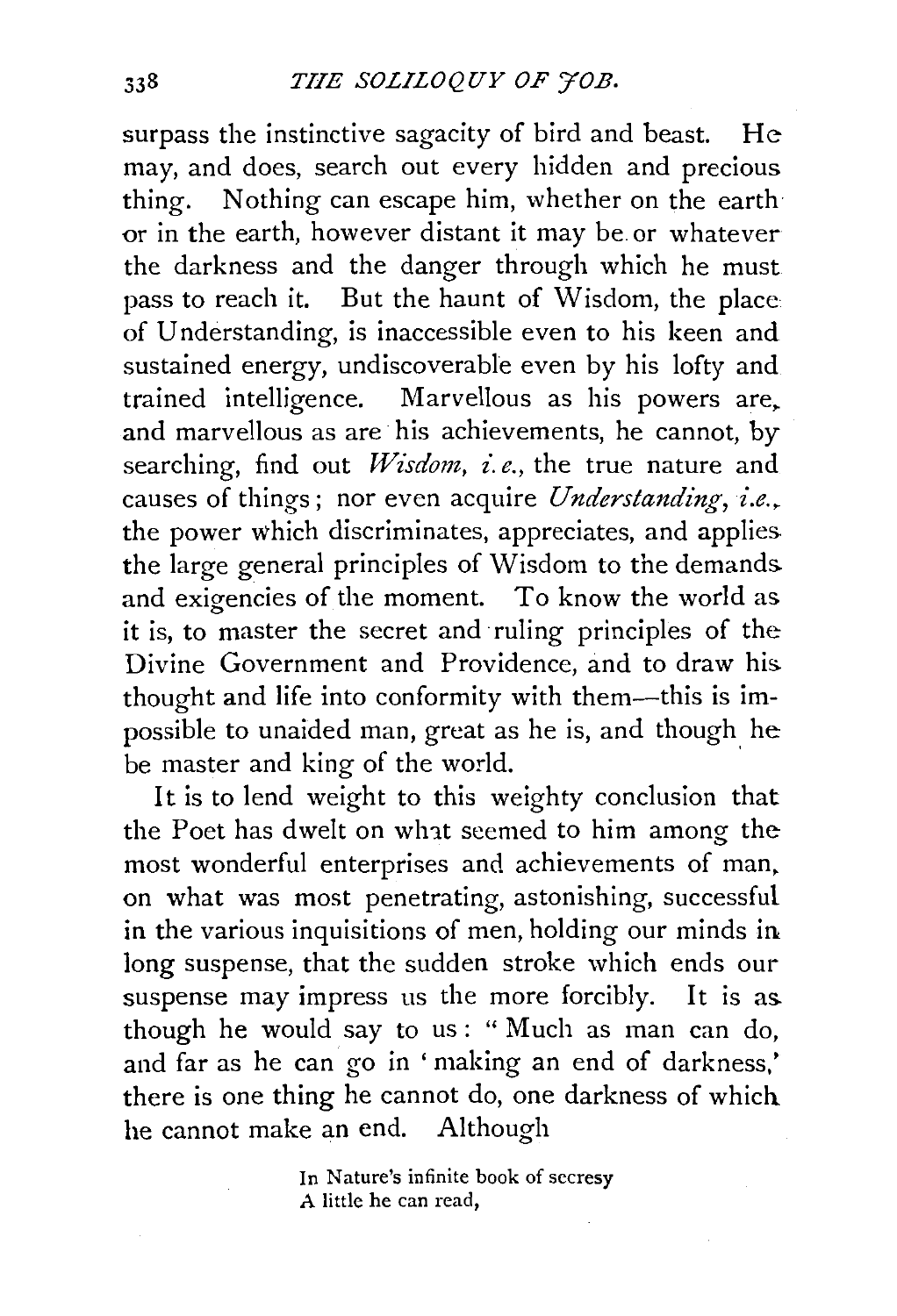and even more than a little, Wisdom is beyond him, and Understanding. He cannot find them, nor dispel the darkness which veils them from his eyes ; he cannot grasp the absolute ; he can neither master the hidden. principles of human life and duty, nor apply them tothe various lots and conditions of men."

This thesis he proceeds to develop in some of hisnoblest yet simplest Verses. As Wisdom is everywhere at work, obviously it can be limited to no single " place," can have no single and specific haunt. As it is the chief good, we have nothing, or nothing adequate, that we can give in exchange for it. If a man were to search for it wherever life is found, traversing the habitable globe, sailing over the sea, plunging into the " abyss " of the ocean till he touched the subterranean springs which feed the ocean, in none of these would he find the place where Wisdom holds her seat. So far we are carried by the plain affirmation of *Verse*  <sup>I</sup>*3,* and the fine impersonation of *Verse* 14. And in  $Verses$   $15-19$  it is still further argued that, as "if a man would give all the substance of his house for Love, it would be utterly contemned," so Wisdom is in its very nature unpurchasable, that it cannot be bought for all the treasures discovered by the miner or transported by the merchant from Cush and "farthest Ind ;" not for gems and jewels, though these are a passion in the East, nor for gold, however choice or choicely wrought. Detailed exposition of these Verses is impossible, for we are no longer able, as even the experts confess, to identify the precious stones catalogued by the Poet with any certainty. But we may remark that, as in Chapter iv. Verses 10 and I I, he gives us most of the Hebrew words for " lion," so in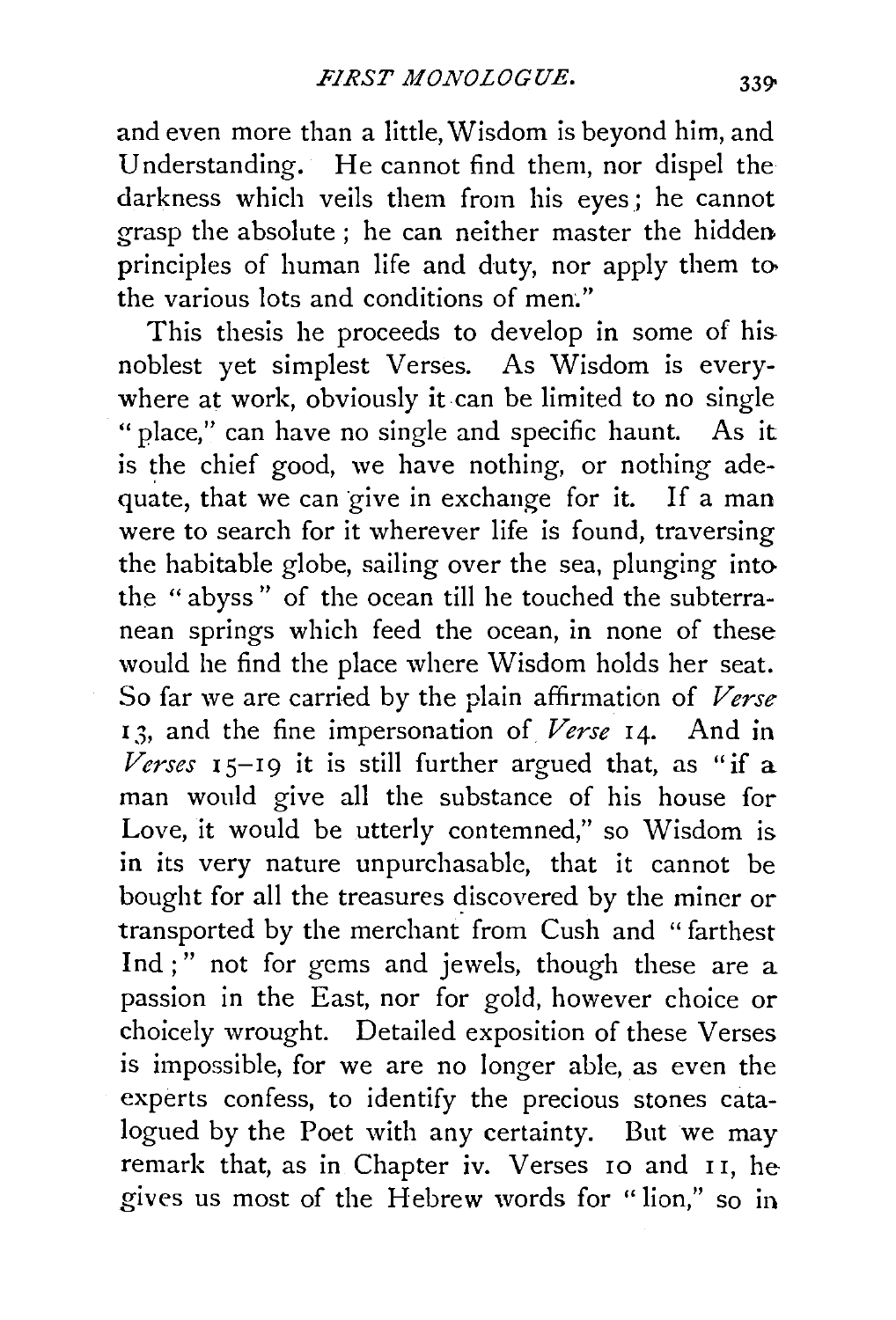these Verses he gives us four out of the seven Hebrew  $\cdot$  words for "gold," the original substantives having delicate distinctions of sense, which in translating we are obliged to indicate by adding such inadequate adjectives to gold as "fine," "pure," "bright."

We may also remark that by the stress and iteration here laid on wealth as the most mentionable equivalent .for "Wisdom," we can hardly fail to be reminded that most men, most rich men at least, do assume a certain ·connection between wisdom and wealth. The rich man commonly supposes that he derives from his opulence some claim to advise, or control, or " represent" his neighbours ; and too often the poor man, being himself greedy of wealth, trusts and admires, if he does not also envy, the man who has achieved it. Both the man of wealth, indeed, and the man of science, are somewhat too apt to arrogate wisdom to themselves, to speak as if their trained and practical sagacity gave them a right to speak with authority on themes which lie beyond their several spheres of thought and action. Job refuses to admit the claim of either. In the first section of this Chapter (Verses  $I-I2$ ) he argues that a man may have all the faculties for mastering and interpreting the secrets of Nature, and yet be wholly destitute of the true Wisdom, destitute even of the faculty and methods by which alone it can be reached. And in the second section (Verses  $13-21$ ) he argues that, though a man should amass all that men hold most precious, and should be willing to barter all his "gold " for Wisdom, yet Wisdom is not to be had on these terms. If it is not to be found by searching, still less is it to be bought for money.

And yet, by the very emphasis he lays on the fact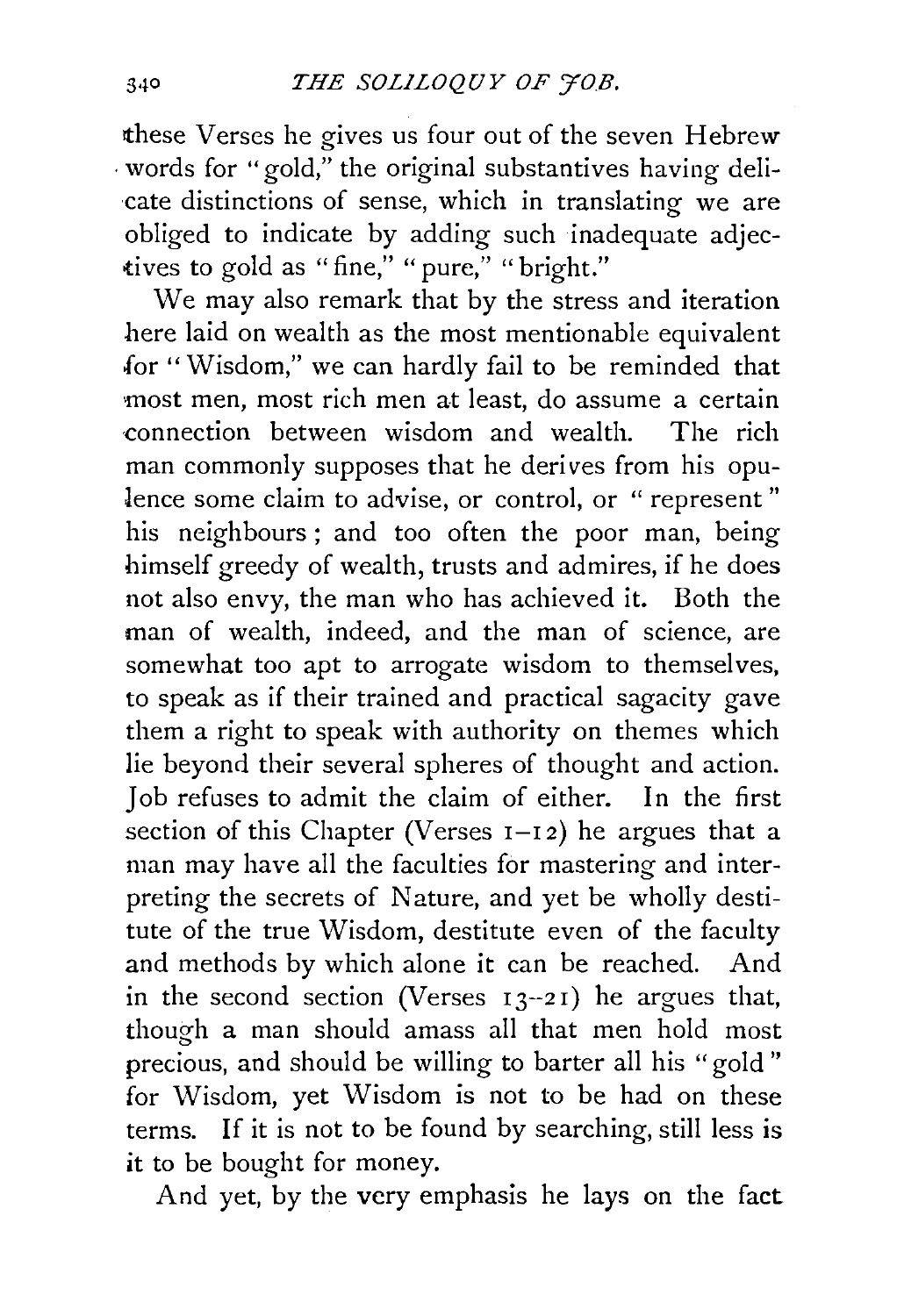that Wisdom is not to be " gotten" either by way of discovery or by way of purchase, he inspires us with the hope that there *is* a way by which even this divine treasure may be attained ; that he does not intend to leave us without any answer to the question raised in *Verse* 12, and repeated in *Verses* 20 and 21. If not by the quest of the inquisitive intellect, nor yet by the gold of arrogant wealth, may not Wisdom come to· man by the gift and revelation of God ? Yes, replies the Poet; it may come *thus*, but *only* thus. Hidden from the eyes of all living, however keen and piercing they may be ; hidden even from "the fowl of heaven," to whom the Eastern mind ascribed a supreme gift of divination, so that what is hidden from them is hidden indeed *(Verse* 2 r) ; so deeply hidden that *Death,* which unlocks so many secrets, and *A baddon,* the unfathomed under-world into which men sink at death, and in which so much becomes plain to them, can only repeat the dubious "rumour" of it which they have heard ; so deeply hidden that she is to be found neither in the seen nor the unseen world, there is One who knows it altogether *(Verses* 22 and 23); and He, whose gaze embraces all that is, and is done, on earth and under heaven-He alone can teach men Wisdom. He *has* taught it, so far as they are capable of receivingit. It was by wisdom that He made the world, determining the force of the wind, and the bounds of the sea, and the law of the rain, and even of the lawlessseeming tempest *(Verses* 24-26, with which compare-Proverbs viii.  $22-30$ . Then, when He created the heavens and the earth, Wisdom, which had dwelt with God, and had been his delight before it became creatively active, which had been "possessed by him from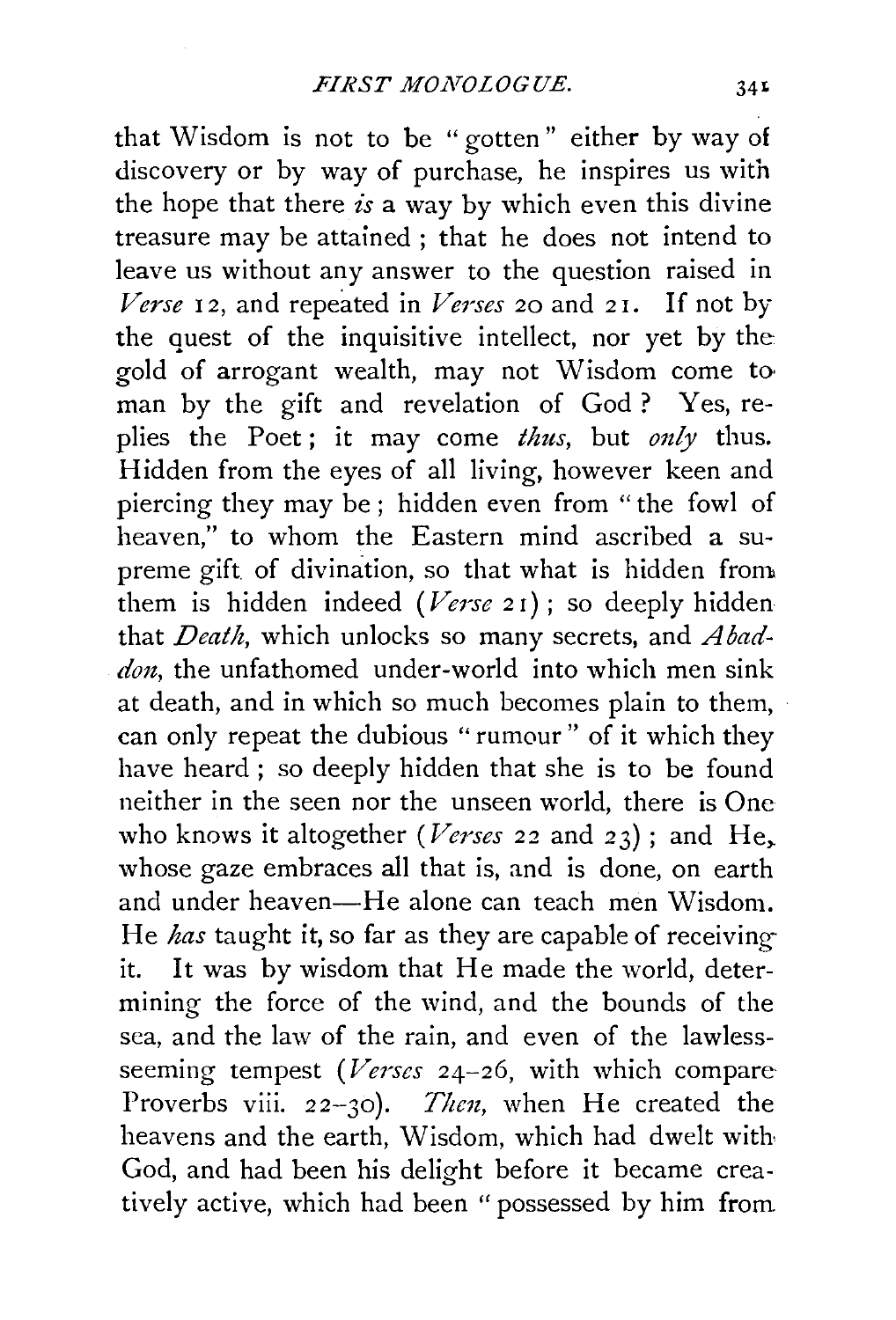the times before the earth was," became, as it were. ·objective, so that He "beheld" it; and not only beheld, but "declared" it, by embodying it in all the works {)f his hands ; and not only declared, but " tested" it, by setting its demiurgic powers in motion, and marking what they could do *(Verse 27)*. But if *men* have succeeded in gathering up and interpreting the wisdom embodied and declared in this natural revelation, man has not; the race, as a whole, has failed to derive from it an ethical law and training, a support and consolation under the changes and sorrows and wrongs of time. God must be his own interpreter, if his wisdom is to be made plain to man; for there is much in Nature, much in Providence, much that is most vital and essential, which man cannot explain and justify, or even understand. God *has* been his own interpreter. To man He has said, and said from "the beginning,"

> Lo, the fear of the Lord, that is Wisdom, And to eschew evil, that is Understanding.

" Not in keen insight, or wide experience, or in the learning of the schools," humane or scientific, is man's true wisdom to be found, but in reverence and awe. "The fear of the finite in the presence of the Infinite, of the sinful in the presence of the Holy," the trust of the ignorant and feeble in the All-wise and the Almighty, *this* is the temper to which the true \Visdom comes.I Absolute Wisdom-to know things as they are in themselves and in their originating and final causes-is beyond the reach of man as yet; but a reverent trust in God as always good, and as ordering all things for our good, this is man's highest wisdom

<sup>&</sup>lt;sup>\*</sup> See Professor Plumptre on Proverbs viii. in "The Speaker's Commentary," vol. iv.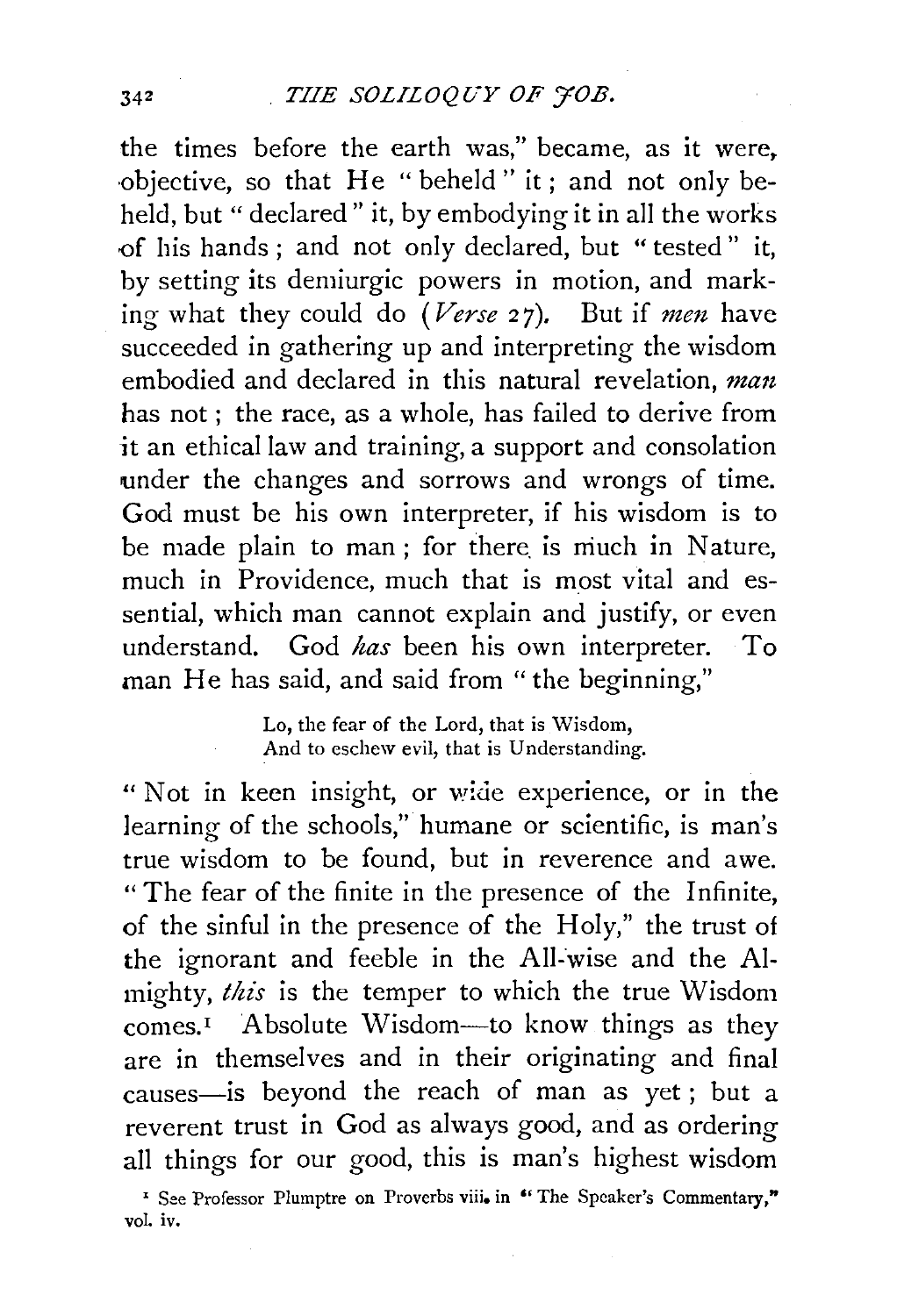for the present, the relative wisdom by which he connects and associates himself with the absolute wisdom <>f the Almighty Ruler of men. And if this " fear of the Lord "-which is only another name for reverent love, the love kindled by Perfect Goodness, tempered by the awe due to the infinite Inhabitant of Eternityif this be our Wisdom, our Understanding-since Understanding is that faculty which applies Wisdom to conduct and duty-is to eschew evil, to avoid and renounce all that God in our conscience, or by the common sense of the human race, or by some clearer revelation of his will, has condemned as wrong, mjurious, base.

So that to reverence God, to fear and trust Him even when we can neither interpret nor vindicate his ways, is Wisdom; and this Wisdom shews itself practically in our hatred and recoil from evil. This, I apprehend, is what Solomon meant when, condensing and abbreviating even Job's brief and weighty conclusion, he affirmed, " The fear of the Lord is to hate evil" (Prov. viii. 13). And in Solomon's form, if not in Job's, this conclusion, somewhat variously expressed, would be accepted, I suppose, even by the most sceptical of men. For they admit, with Job, that man, infinite as he is in faculty, and capable of searching into the profoundest mysteries of Nature, is incapable of discovering what lies behind them-the Eternal Substance, or Force, or Will, of which all phenomena are but a various and passing show. But they scruple, and scruple on the very ground of this incapacity, to admit that all these phenomena declare *God,* or that to fear God is the sum and crown of human wisdom. Happily, however, they would be as forward as Solo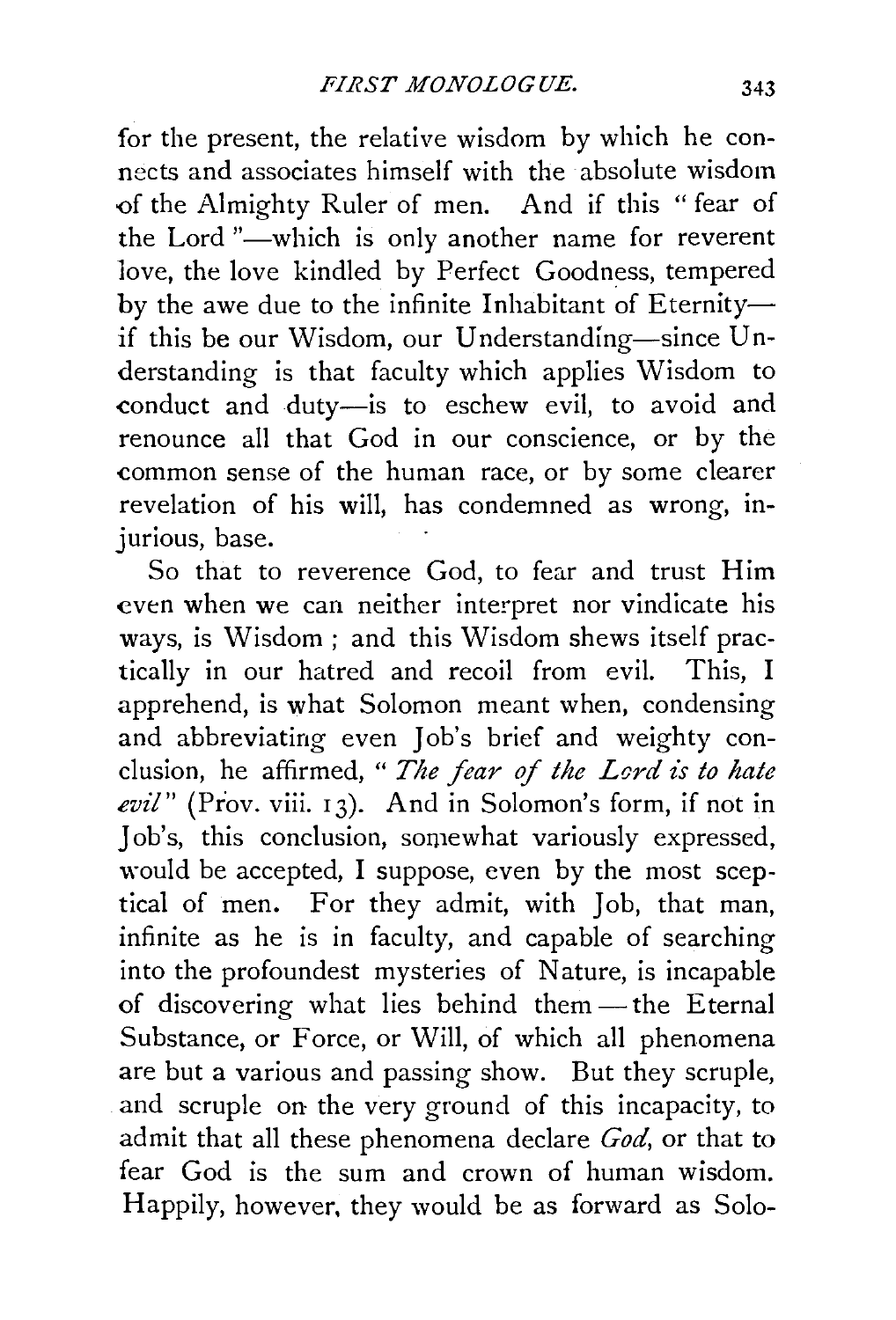mon himself to avow that the moral outcome of all Wisdom, its practical bearing on human conduct, if at least it may be stated on its negative side, is that we eschew evil. To them, as to us, the final dictate of wisdom is, Hate that which is evil, and its positive correlate, Follow after that which is good. And as. we have Scripture for it that to hate evil is to fear the Lord, we may claim even those who as yet can see nothing beyond phenomena and the forces which produce them as among those who fear God, although they fear Him unconsciously or question his very existence : we may even affirm that, practically, they too concur in the conclusion with which Job brings his. First Monologue to an end.

I cannot but be aware that, according to this interpretation of it, the Chapter must seem, to many minds, strangely modern and philosophical in its tone. It is. impossible to vindicate the interpretation, however, without entering into a study of the treatment of "Wisdom" throughout the whole *Chokmah* literature of the Old Testament, which would be too serious a digression for this brief Commentary-such a study and disquisition as I hope we may soon receive from the pen of Professor Davidson.<sup>1</sup> Meantime, before any reader of these pages condemns the interpretation as too modern, let him at least remember that, on moral

And, remaining in herself, she maketh all things new ;

And, in all ages, entering into holy souls,

She maketh them friends of God and prophets."

<sup>&#</sup>x27; I give only one example of the modern form and tone of thought to be found in the treatment of "Wisdom" in these ancient Scriptures. The writer of the  $30$ -called Wisdom of Solomon (Chap. vii. 26, 27) has this fine passage:-

<sup>&</sup>quot;She is the brightness of the everlasting Light,

The unspotted mirror of the power of God, and the image of his goodness;

And, being but one, she can do all things;